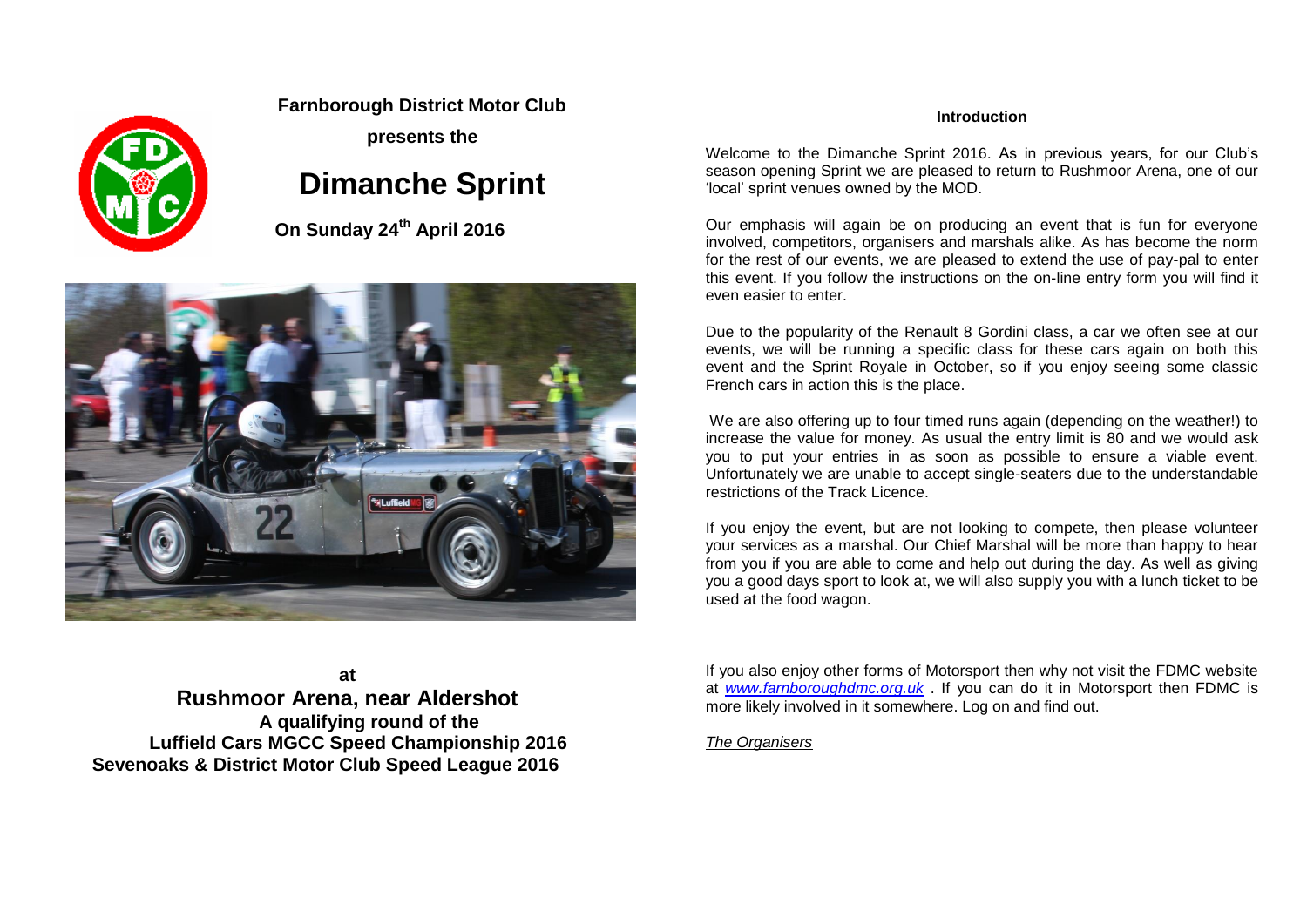#### **Supplementary Regulations**

- 1. Farnborough District Motor Club Limited will organise and promote a National B status Sprint on Sunday 24<sup>th</sup> April 2016 at Rushmoor Arena, Nr. Aldershot, Hants. ( MR:186/850518)
- 2. The meeting will be governed by the General Regulations of The Motor Sports Association (incorporating the provisions of the FIA's International Sporting Code); these Supplementary Regulations; and any further written instructions that the organisers issue for the event.
- 3. The MSA Permit Number will be advised in the Final Instructions.
- 4. The event is open to competitors holding a valid MSA Competition Licence who are registered contenders in the Luffield Cars MGCC Speed Championship 2016 and the Sevenoaks & District Motor Club Speed League 2016. It is also open to fully elected members of Farnborough District Motor Club and of Clubs affiliated to the ACSMC, ASWMC and AEMC Regional associations as listed in the MSA 2016 General Regulations.
- 5. All competitors and drivers must produce a valid Competition Licence and Club Membership Card. Competitors in Categories A & B must also produce valid MOT Certificates, registration documents and all relevant insurance documentation.
- 6. The programme of the event will be as follows:

| Scrutineering starts: | 07-15 hrs.         |
|-----------------------|--------------------|
| Signing-on starts:    | 07-45 hrs.         |
| Drivers Briefing:     | 08-45 hrs.         |
| <b>Practice Runs:</b> | 09-00 hrs.         |
| Timed Runs:           | 13-00 hrs (Approx) |
|                       |                    |

Any Competitor not signed on by 09-00 hrs may be excluded. Previous scrutineering tickets should be removed from the car.

#### 7 The event will consist of the following categories:

- **Category A**. Road Going Series Production Cars (S.10.10.1)
	- Class 1 Standard Cars up to 1600cc 2wd only list 1a tyres
	- Class 2 Standard Cars 1600cc to 2000cc 2wd list 1a tyres
	- Class 3 Up to 1400cc- 2wd only.
	- Class 4 Over 1400cc to 2000cc- 2wd only.
	- Class 5 Over 2000cc- 2wd only.
	- Class 6 4wd- All engine capacities.
- **Category B.** Road Going Specialist Production Cars. (S. 10.10.2)
	- Class 7 Up to 1700cc
	- Class 8 Over 1700cc

**Category C**. Modified Limited Production Cars (S.10.10.3) and Modified Specialist production Cars (S 10.10.4)

 Class 9Up to 1400cc Class 10 Over 1400cc to 2000cc Class 11 Over 2000cc

#### **Category D.** Sports Libre Cars (S.10.10.6)

- Class 12 Up to 1800cc
- Class 13 Over 1800cc
- Class 14 Renault Gordinis & Alpine Renaults up to 1600cc
- Class 15 Renault Gordinis & Alpine Renaults over 1600cc

NB. Due to the constraints and limitations of the track licence for this venue we are unable to accept entries for single seater cars.

Cars using forced induction will be classified as having an engine capacity increase of 40% Rotary engines will be classified as having an engine capacity increase of 50%. Forced induction rotary engines will be deemed to have an engine capacity increase of 110%.

The onus of responsibility for the eligibility of vehicles competing on the event rests with the entrant/competitor. In the event of a dispute arising concerning the compliance of a vehicle to the regulations, the onus will be on the competitor to satisfy the organisers, NOT the organisers to prove compliance.

#### **The use of trade plates is NOT permitted**.

The category definitions for 2016 follow. In addition, all vehicles must comply with the MSA safety regulations, i.e. GR Sections J and K.

#### **Categories A & B. Road Going Series Production Cars**

Standard Cars are those as defined by Road Going Series Production in the MSA "Blue Book", but restricted to 2wd cars using List 1a tyres. Cars are to be to manufacturers original specification, with modifications limited to safety items along with replacement wheels and aftermarket exhausts (not manifolds) No other modifications (body, brakes, suspension, transmission or engine etc) will be permitted.

Cars must comply with regulations S.11.1.1 to 11.8.1

#### **Category C. Modified Limited Production Cars & Modified Specialist Production Cars.**

Cars must comply with regulations S. 12.1 to 12.9.2

#### **Category D.Sports Libre Cars**.

Cars must comply with regulations S. 14.1 to 14.1.1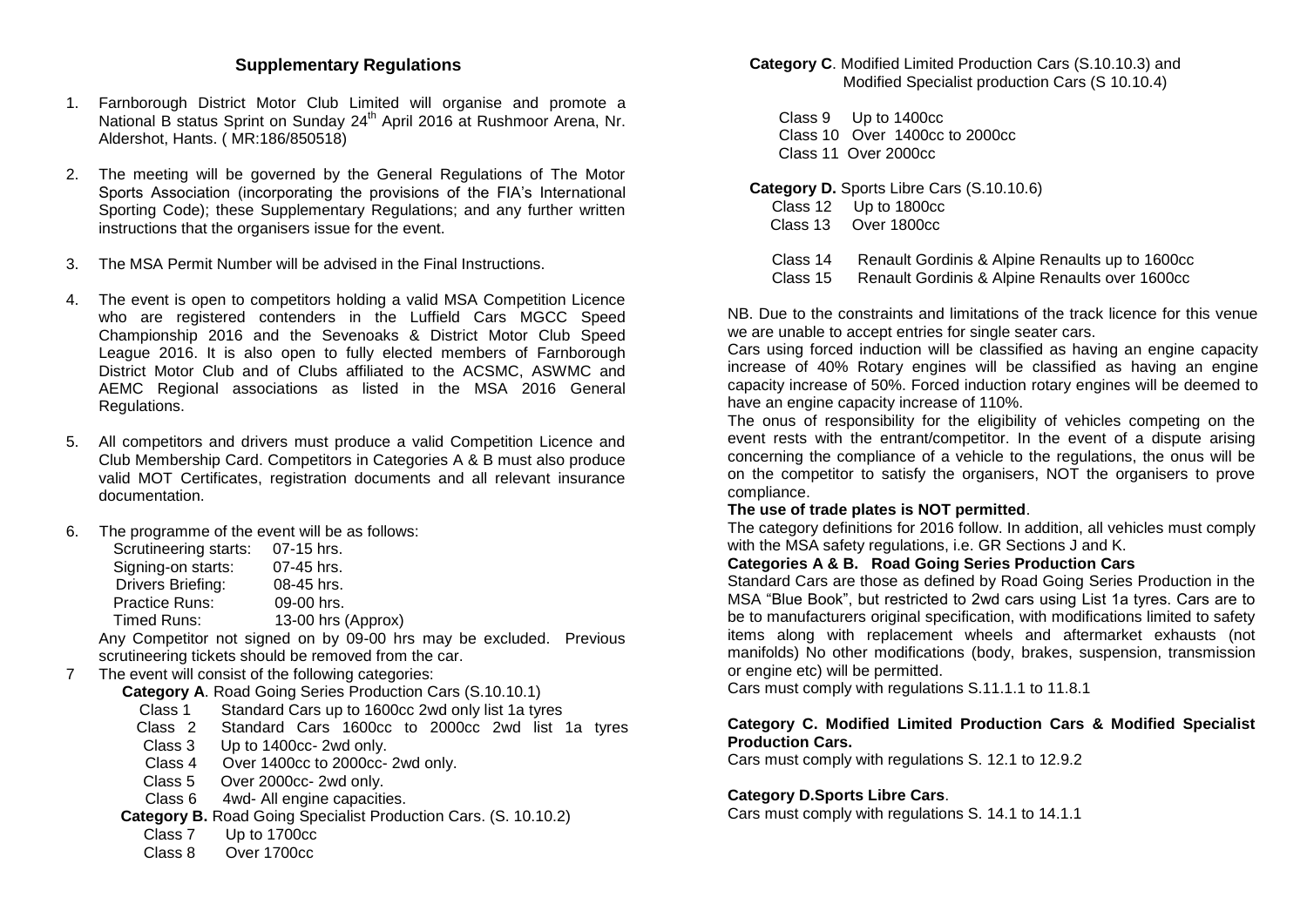8. The length of the course is approximately 1 mile and consists of one 'figure of eight' lap over a 'normal' road with average width of 3.5 metres. Penalties for striking course markers will be as follows:

Striking any course marker -5 seconds penalty<br>Striking Timing Equipment -FAIL (No time) Striking Timing Equipment All marshals who will be JUDGES OF FACT in respect of infringements of the above will be named on the official notice board.

9. Awards will be presented as follows:

| <b>Fastest Time of Day</b>                        | - 1    | A Trophy  |
|---------------------------------------------------|--------|-----------|
| 1 <sup>st</sup> in Class                          | $\sim$ | A Trophy  |
| $2^{nd}$ in Class (subject to 4 starters)         | $\sim$ | A Trophy  |
| 3 <sup>rd</sup> in Class (subject to 7 starters)  | Ξ.     | A Trophy  |
| Best Performance by FDMC Member                   | $\sim$ | A Trophy* |
| *Other than recipients of Overall or Class Awards |        |           |

\*Other than recipients of Overall or Class Awards.

- 10. The entry list opens upon publication of these regulations and closes finally on Saturday 16th April 2016. The Entry Fee will be £85. All entries must be made on the official entry form and must be accompanied by the correct entry fee. Dishonoured cheques will be subject to a fee of £15 per presentation and removal from the entry list until recompense has been made. It will also result in a report to the MSA.
- 11. All entries must be sent to: Carinna Brown

 20 Lower Station Road **Billingshurst**  West Sussex RH14 9SX 01403 786609 [allanbrown@fdmc.org.uk](mailto:allanbrown@fdmc.org.uk)

- 12. The maximum entry for the event, including reserves, is 80. The minimum entry is 35. The minimum entry for each class is 3. Should entries fail to reach the minimum figures, the organisers reserve the right to either cancel the meeting or amalgamate classes as necessary.
- 13. Entries will be selected in order of receipt of entries. Entry fees may be refunded up to mid-day on Wednesday 20th April 2016, less an administration fee of £10 at the discretion of the organisers. In the event of cancellation or postponement of the event the organisers will return entry fees, less a reasonable amount to cover expenses incurred up to that time. A provisional entry list will be posted on our website and will be updated regularly.
- 14. Officials of the event are as follows: MSA Steward **TBA**

Clerk of the Course Steve Castle Secretary of the Meeting Carinna Brown Chief Marshal TBA Chief Scrutineer Roberto Aliperti Chief Timekeeper Gary Nicholls<br>Chief Medical Officer TRA Chief Medical Officer MSA Environmental Inspector Dennis Dubber Club Stewards Mike Sturney/ Bryan Hull

- 15. Interim results will be posted during the day. Provisional results will be published at the meeting, as soon as possible after the final run of the day. Final results will be emailed or dispatched by post within 14 days of the event.
- 16. Any protest must be lodged in accordance with General Regulation C 5.1
- 17. Starting will be in CLASS ORDER. (Where a car is 'double entered', every effort will be made to run the drivers at their allotted time.) The starting signal will be by lights or flag with all runs being from a standing start. Start timing will be activated when a car breaks a light beam. The finish line will be clearly indicated by a chequered flag. Timing will be by automatic equipment. Timing struts must be fitted. See S10.9 COMPETITORS MUST START TO SLOW IMMEDIATELY AFTER CROSSING THE FINISH LINE.
- 18. It is strongly recommended that competitors walk the course from 7.30 a.m. **There will be no convoy runs due to the nature of the course layout.**  Each competitor will be given two practice runs over the full course. There will be up to four timed runs with fastest time to count for the results. The organisers reserve the right to cancel the third or fourth runs if time or weather prevents all competitors from completing them. **Please leave yourself enough time, when walking the course, to return to the start line area for the drivers briefing at 08.45.**
- 19.Numbers. Competitors will be identified by Competition Numbers, which WILL NOT be supplied and will not be on sale at Signing On. These numbers must be in accordance with J.4.1 and must be placed on a contrasting background**. Where a car is double entered, the nonapplicable numbers must be covered up. If this is not done, the Timekeeper may not give a time and a re-run will not be permitted.**
- 20. Please remember that cars driven to and from the event must have their competition numbers completely removed/covered on the public highway. Refer to J 4.1.7 or S 9.2.6
- 21. All other General Regulations of the MSA apply as written, except for the following, which are modified: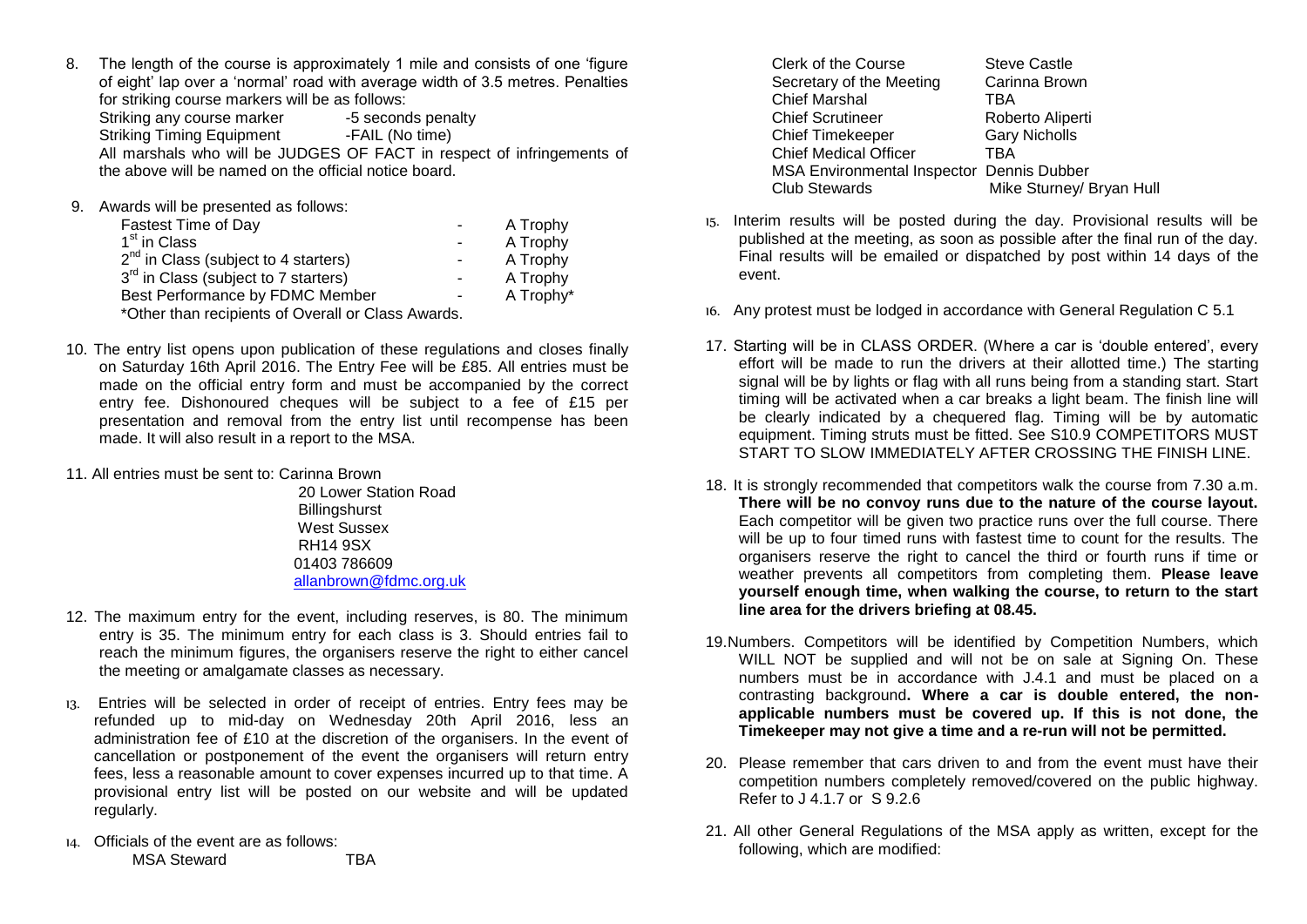- S 9.2.3 No driver may drive more than one car for this event unless the entry list is not filled.
- **22 Practising. The warming of tyres anywhere on the venue, or practising of competing cars outside the designated competition area is strictly forbidden and will result in exclusion from the event.**
- 23. Noise. All cars must comply with regulations J 5.17.1 to 5.18.11 The organisers reserve the right to noise test any competing car at any time during the meeting and excess noise may result in exclusion from the meeting.
- 24. Flag signals. Only two flag signals will be used: A Red Flag for STOP at each marshals post and a chequered flag at the finish line. Please refer to S 4. If shown a red flag, competitors will be expected to stop at the next marshals post and await instructions.
- 25. Hot and cold refreshments will be available throughout the day from a food wagon in the Paddock. Please give support to this facility.
- 26. Litter. Please take any rubbish and litter that you create home with you. You will be issued with a rubbish sack at signing on. Please use it.
- 27. Paddock Passes. This is a non-spectator venue. Two car passes will be sent to each competitor with the Final Instructions. Entry to the event can only be obtained by displaying the car pass on the windscreen.
- 28. Trailer parking. **Due to the compact nature of the paddock area, the parking of trailers with the competing cars is strictly forbidden**. Once you have unloaded your competing car and support equipment, tyres etc please take the trailer to the marked area.
- 29. If you would like to join FDMC to enter this event, an application form can be found on our web-site [www.farnboroughdmc.org.uk](http://www.farnboroughdmc.org.uk/) This will need to be submitted with your entry form, we will take care of the rest.
- 30. The Club Child Safeguarding Officer is Jessica Castle. If necessary during the event, she can be reached on 07454 214583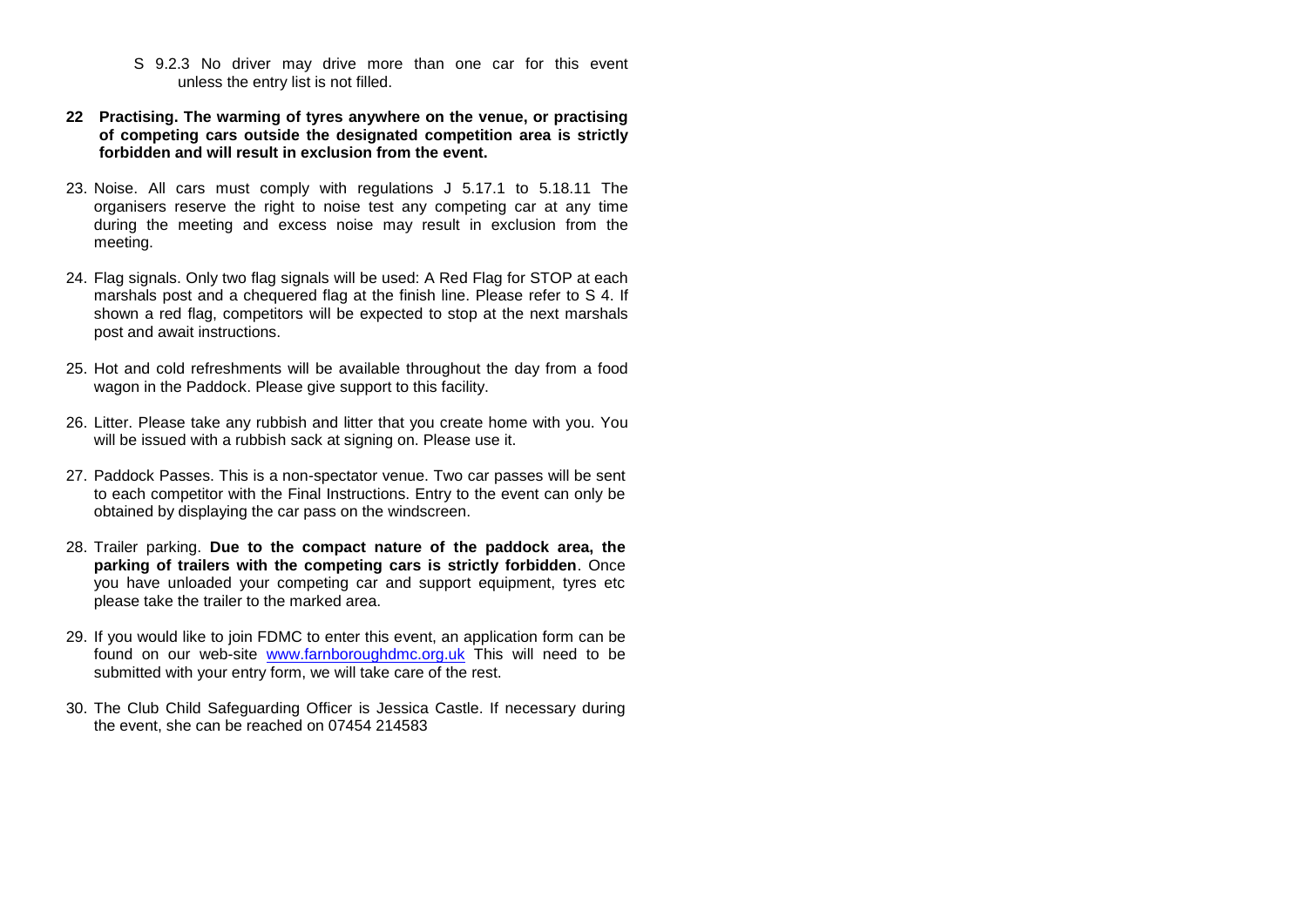# ENTRY FORM DIMANCHE SPRINT

# RUSHMOOR ARENA Nr ALDERSHOT SUNDAY 24<sup>th</sup> April 2016

## **ENTRY FORM**

| Farnborough DMC Dimanche Sprint, 24 <sup>th</sup> April 2016<br>Held under the General Regulations of The Motor Sports Association (Incorporating the<br>Provisions of the International Sporting Code of the FIA) and these Supplementary Regulations |
|--------------------------------------------------------------------------------------------------------------------------------------------------------------------------------------------------------------------------------------------------------|
| DRIVER: the contract of the contract of the contract of the contract of the contract of the contract of the contract of the contract of the contract of the contract of the contract of the contract of the contract of the co                         |
| ADDRESS: ADDRESS:                                                                                                                                                                                                                                      |
|                                                                                                                                                                                                                                                        |
|                                                                                                                                                                                                                                                        |
|                                                                                                                                                                                                                                                        |
| POST CODE POST CODE                                                                                                                                                                                                                                    |
| Tel No's (Day) (Eve)                                                                                                                                                                                                                                   |
| <u>E-MAIL ADDRESS Expression and the contract of the contract of the contract of the contract of the contract of the contract of the contract of the contract of the contract of the contract of the contract of the contract of</u>                   |
| <b>Competition Licence Number: Competition Licence Number:</b>                                                                                                                                                                                         |
|                                                                                                                                                                                                                                                        |
| Club Membership Number: Club Membership Number:                                                                                                                                                                                                        |
| Next of Kin (only to be used in the event of an emergency.)                                                                                                                                                                                            |
| Name: Name and Allen and Allen and Allen and Allen and Allen and Allen and Allen and Allen and Allen and Allen                                                                                                                                         |
| Relationship: the contract of the contract of the contract of the contract of the contract of the contract of the contract of the contract of the contract of the contract of the contract of the contract of the contract of                          |
| <b>Contact Number:</b>                                                                                                                                                                                                                                 |